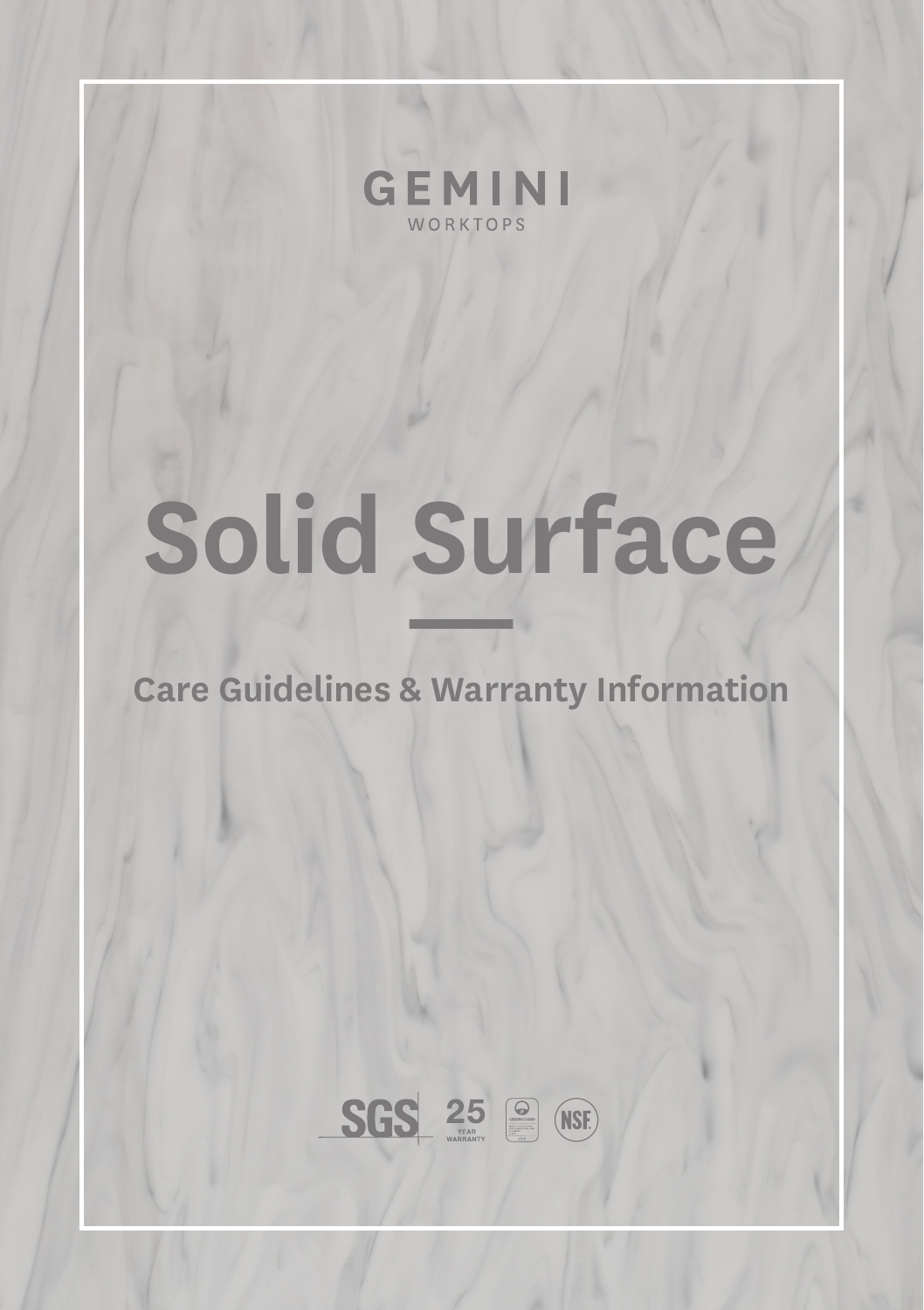## **Care and Maintenance**

With the correct care and maintenance your Gemini Solid Surface® worksurface should last for many years.

Follow these simple guidelines in order to keep the appearance of your worksurface in perfect condition and avoid any damaging effects.

### **Routine Cleaning**

t is highly recommended that you remain vigilant when it comes to cleaning up spillages of common household items such as tea, coffee, wine, vinegar, fruit juice, cooking sauces, etc.

It is far easier to clean up these spills when they happen, before they dry and become stubborn. To clean, use a damp cloth and if necessary, a small amount of Gemini Worktops worksurface cleaner. Rinse thoroughly with water to remove any residue and dry immediately with paper or cloth towels. For best results, buff in smooth circular motions with a lint-free white microfibre cloth.

Do not use multi surface polishes on the worksurface as these will affect the appearance of the surface.

Any water spillages should be wiped up and dried immediately with paper or cloth towels to prevent a build-up of limescale on the worksurface.

### **Removal of Dried Spillages and Limescale**

Some items harden as they dry and become more difficult to remove from your worksurface. For more stubborn stains, apply Barkeepers Friend cream cleaner with a non-abrasive, non-metallic, white top cleaning sponge.

Do not use any scouring pads that may scratch or dull the surface. Rinse thoroughly with water to remove any residue and dry immediately with paper or cloth towels. For best results, buff in smooth circular motions with a white lint-free microfibre cloth.

### **Avoiding Oils, Chemicals, Dyes and Solvents**

Avoid using acid drain cleaners, stripping agents, grease removers, caustic soda or products that have a PH value above 10 on Gemini Solid Surface®.

Do not use solvents that contain methylene chloride, dichloromethane or chloromethane. Oils, chemicals, dyes and solvents can permanently damage your work surface.

If you do spill any of these types of product on your work surface, blot up immediately and rinse thoroughly with water to remove any residue. Dry immediately with paper or cloth towels. For best results buff in smooth circular motions with a white lint-free microfibre cloth.

Oils and dyes capable of staining can be found in common food items. Therefore, please do not allow spillages from these types of products to remain on work surfaces for any amount of time and clean up immediately using the instructions above.

#### **Hot objects**

Whilst your worksurface has a heat resistance, it is not heat proof. To avoid thermal impact damage, you should not place heated items directly on to the worktop. Heat trivets must be used when placing hot pans or similar items onto the surface.

#### **Heavy and Sharp objects**

Do not stand, sit or place heavy objects onto the surface and avoid dropping or knocking objects that can cause impact to the surface or edge of your worktop.

Never cut directly onto a surface and always utilise a chopping board when preparing food.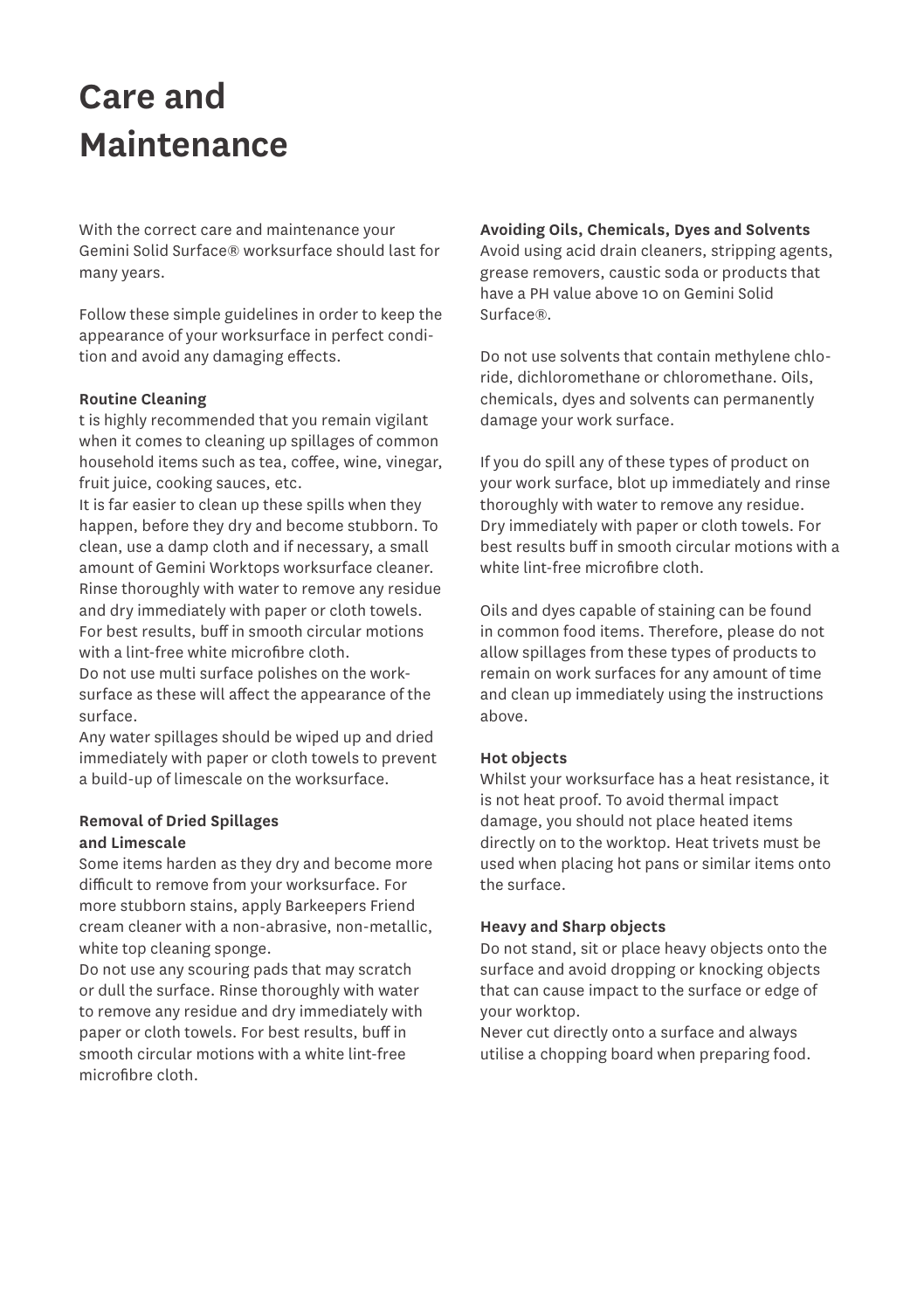## **Care and Maintenance**

### **Gemini Solid Surface Sinks**

Gemini Solid Surface sinks can be cleaned using a spray mix of 3/4 household bleach and  $\frac{1}{4}$  water. Leave the spray mix on the sink surface for at least a few hours although ideally apply in the evening and leave overnight, but no longer than 16 hours. Then rinse thoroughly with hot soapy water and a damp cloth.

#### **Instant Boiling Water Taps**

Avoid running only boiling water direct into a Gemini Solid Surface sink. Always use a container or run cold water alongside the boiling water to prevent surface damage in and around the Gemini Solid Surface sink.

#### **Repairs**

Whatever happens, if you experience damage to your Gemini Solid Surface worktops do not despair! As the material is solid and homogenous, most damage can be repaired in situ to restore the original surface integrity. Contact our Customer Service team on the details provided in this document for help either performing a self-repair or information on arranging a professional repair.

#### **Care Kit**

A Gemini Solid Surface® care kit is recommended for day-to-day cleaning and maintenance of the worktop. A courtesy care kit is provided on installation, however further care kits are available to order on our website.

J. Rotherham Limited, trading as Gemini Worktops, whose registered office is at Rossmoor Park, Melbourne, York, England, YO42 4SZ (referred to in this document as "Gemini Worktops", "We" and "Us") warrants that on the day of purchase, and for a period of twenty-five (25) years from the date that installation is completed, the Gemini Solid Surface worktop ("the Product") shall be free from any defect in materials, subject to the terms and conditions set out in this document .

The warranty shall come into effect on the date that the installer notifies Us as being the date on which installation of the Product was completed, provided that the warranty shall only come into effect once all sums due in respect of supply and installation of the Product have been paid to Us. We request that the customer retains their original invoice with this warranty. Warranty cover will not be provided if the customer is unable to provide their original invoice or other proof of purchase.

This warranty is transferable within the twenty-five (25) year warranty period to someone that acquires the Product provided that the new owner can provide (i) reasonable evidence that they are now the owner of the Product, and (ii) a letter or chain of letters from the original purchaser and any subsequent purchasers (where appropriate) transferring the benefit of the warranty to the new owner of the Product. We will be happy to supply a suggested specimen letter.

This warranty is only applicable to products supplied and installed by or on behalf of Gemini Worktops in England, Scotland or Wales. Products that are not installed by Gemini Worktops or on our behalf by one of our installers are not covered by this warranty.

This warranty is issued in addition to and not in substitution for the customer's statutory rights relating to faulty or misdescribed goods. For detailed advice about your key legal rights, please visit the Citizens Advice website www.adviceguide.org.uk or call 03454 04 05 06.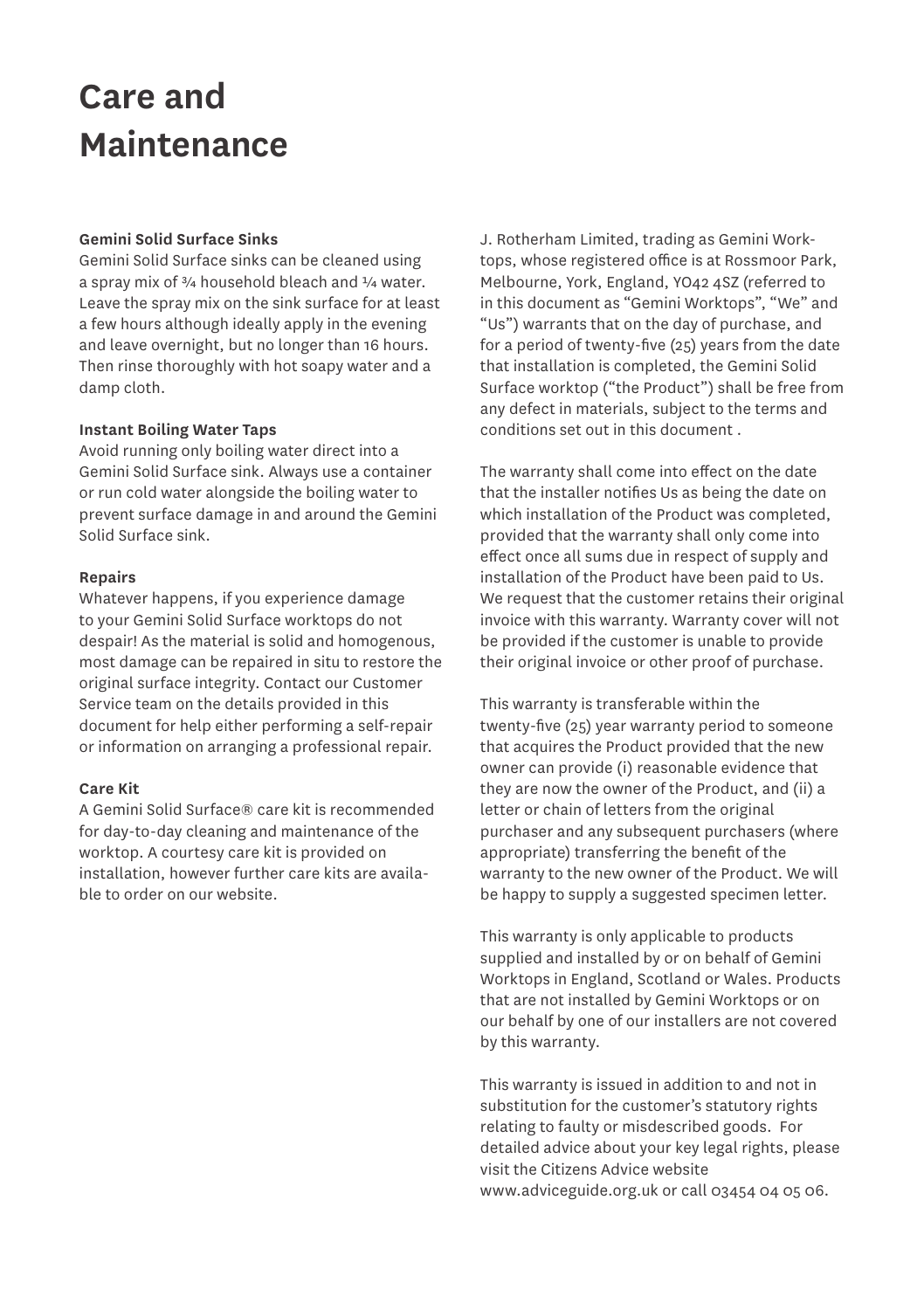# **Gemini Solid Surface Twenty-Five Year Material Warranty**

#### **What the material warranty covers**

This warranty covers faults in the material comprising the Gemini Solid Surface worktop and if applicable Gemini Solid Surface sink that We supply to the customer.

In the event that the customer has a valid warranty claim, Gemini Worktops will, at its discretion, either repair or replace any section or sections of the Product that are defective in accordance with the conditions of this warranty.

Where Product is replaced by Gemini Worktops, reasonable endeavours will be used to obtain a good match in relation to the colour and thickness of the product originally purchased by the customer. However, an exact match cannot be guaranteed.

Where a colour has been discontinued from the Gemini Worktops range, it shall be substituted with the most similar colour available from those ranges available at Gemini Worktops at that time. We will also replace adjoining sections of worktop if a reasonable match for colour and thickness cannot be achieved to those sections that are replaced as being defective.

The warranty covers Gemini Solid Surface® kitchen work surfaces that have been permanently installed in the customer's home for domestic purposes only. The warranty is subject to strict observance by the customer of the Care and Maintenance Guidelines for the upkeep of Product that are included in this document.

In order for a warranty claim to be valid, the customer must make a claim as soon as reasonably possible after the defect in the material becomes apparent.

This warranty will apply to any Products that We repair or replace for the duration of the 25 year warranty period that remains as at the date of repair or replacement.

#### **What the material warranty does not cover:**

Products that are used by the customer for any commercial use or for any domestic use other than as a residential worktop.

Minor defects and blemishes which are not reasonably evident when the Product is viewed from more than 1 metre away.

Items other than the worktop that we sell to the customer, such as taps and sinks (except Gemini Solid Surface sinks which constitute part of the worktop). Where such items are covered by a separate manufacturer's warranty, We will do what we reasonably can to pass the benefit of such warranty to the customer.

Any fault, defect, or damage arising from the fabrication, installation, fitting, modification or manipulation of the product by Gemini Worktops or any third party. For example:

- cracks in the Product are not covered by this warranty if the result of movement of the units on which it is mounted;

- defects arising from sink cut outs, application of polished edges and other fabrication processes are not covered by this warranty: - defects in the joins or fixings of the Product,

(Please note: such defects may be covered by the five year workmanship warranty set out below, if We have carried out the installation) Any fault, defect or damage resulting from thermal impact, or chemical treatment not recommended in the Care and Maintenance Guidelines, or any aggressive or improper treatment of the Product which may result in chipping, cracking or impact damage. For example:

- cracks in the Product are not covered by this warranty where the result of direct application of heat on the Product, excessive weight or impact on the Product.

- chips in the Product are not covered by this warranty where objects have scraped, bumped or impacted the Product.

- discolouration of the Product is not covered by this warranty where the result of exposure to heat or direct sunlight for prolonged periods of time.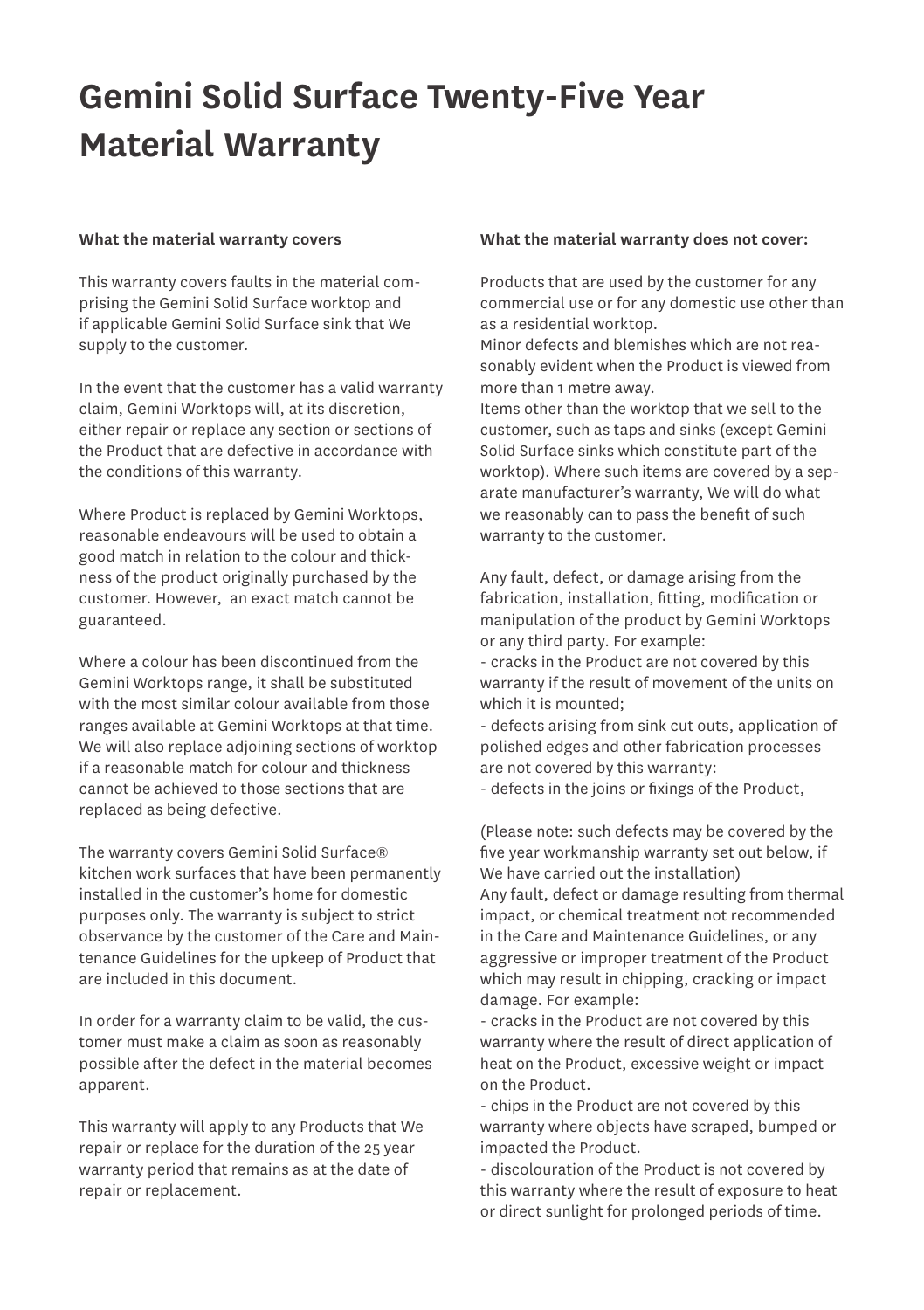# **Gemini Solid Surface Twenty-Five Year Material Warranty**

Any faults or defects in the product arising as a result of fair wear and tear or neglect.

Any fault, defect, or damage arising from improper use of the Product. This includes (but is not limited to) using the Product in a way that it is not intended to be used for.

Any fault or defect arising as a result of Us following any drawing, design, specification or instructions supplied by the customer.

Please also note that over time, even with proper care, your worktop will acquire a patina, changing the appearance of the worktop.

#### **Making a Claim**

If you believe your Gemini Solid Surface® product has a defect and would like to file a claim in accordance with this warranty please contact Gemini Worktops Customer Service either by email, phone or post:

Gemini Worktops, The Masons Yard, Rossmoor Park, Ash Lane, York, YO42 4SZ

Email: warranty@geminiworktops.com

Telephone: 0333 360 3800

Gemini Worktops shall verify the claim and if a defect in the material has occurred, in accordance with the terms and conditions of this warranty, will, at its discretion, either repair or replace the section or sections of the defective product.

J. Rotherham Limited, trading as Gemini Worktops whose registered office is at Rossmoor Park, Melbourne, York, England, YO42 4SZ (referred to in this document as "Gemini Worktops", "We" and "Us") warrant that on the day of purchase, and for

a period of five (5) years from the date of completed installation, the fabrication and installation of the Gemini Solid Surface worktop ("the Product") shall be free from any defective workmanship, subject to the terms and conditions set out in this document.

This warranty shall come into effect on the date that the installer notifies Us as being the date on which installation of the Product was completed, provided that the warranty shall only come into effect once all sums due in respect of supply and installation of the Product have been paid to Us. We request that the customer retains their original invoice with this warranty as proof of purchase. Warranty cover will not be provided if the customer is unable to provide their original invoice or other proof of purchase.

This warranty is transferable within the five (5) year warranty period to someone that acquires the Product provided that the new owner can provide (i) reasonable evidence that they are now the owner of the Product, and (ii) a letter or chain of letters from the original purchaser and any subsequent purchasers (where appropriate) transferring the benefit of the warranty to the new owner of the Product. We will be happy to supply a suggested specimen letter.

This warranty is only applicable to products supplied and installed by or on behalf of Gemini Worktops in England, Scotland or Wales. Products that are not installed by Gemini Worktops or on our behalf by one of our installers are not covered by this warranty.

This warranty is issued in addition to and not in substitution for the customer's statutory rights relating to faulty or misdescribed goods. For detailed advice about your key legal rights, please visit the Citizens Advice website www.adviceguide.org.uk or call 03454 04 05 06.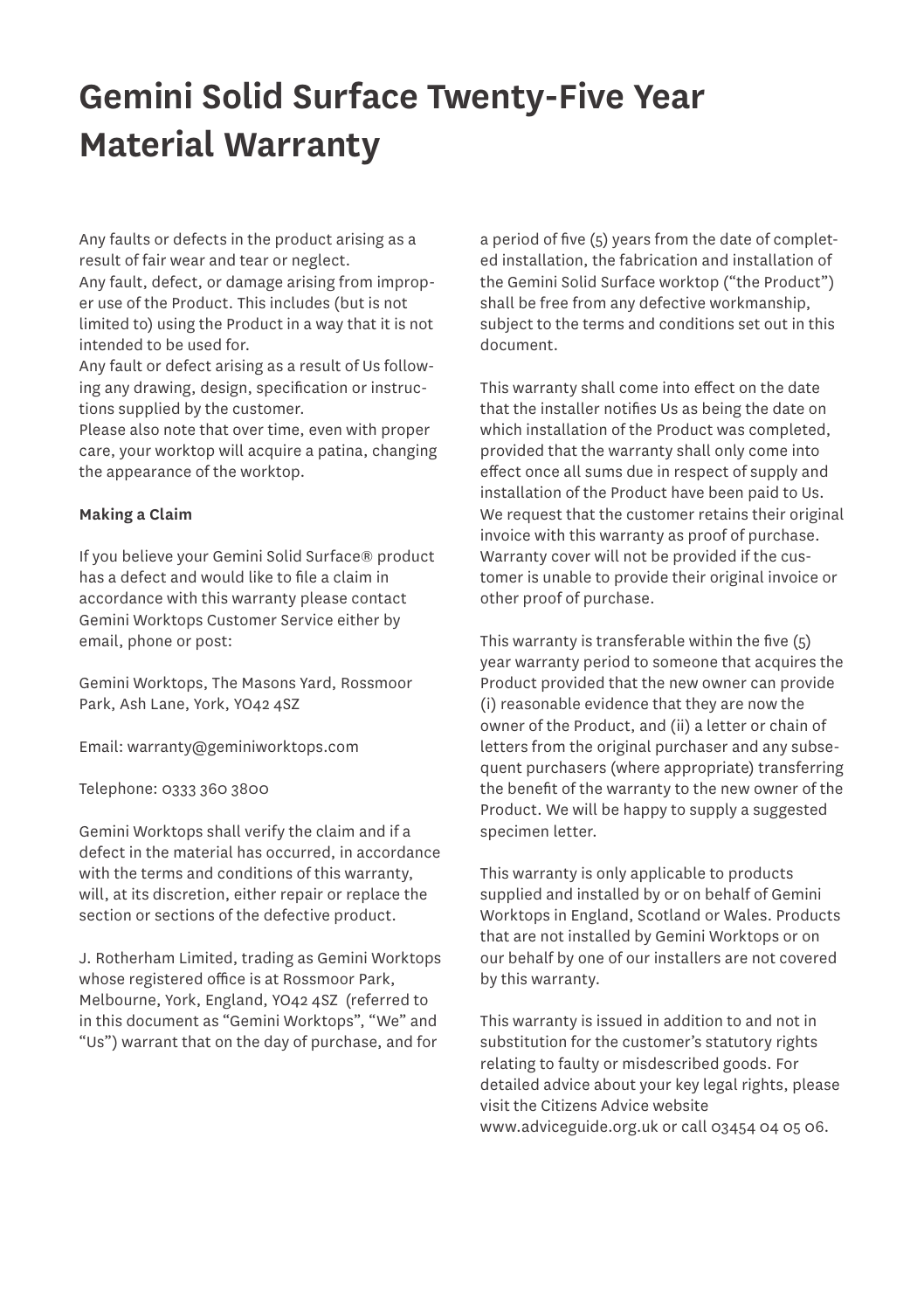# **Gemini Solid Surface Five Year Workmanship Warranty**

#### **What the workmanship warranty covers**

This warranty covers defects in workmanship in the fabrication process carried out by or on behalf of Gemini Worktops. By fabrication process we mean:

- Cutting the Product to the correct size and shape:

- Cutting out sinks and taps;

- Applying polished edges.

This warranty also covers defects in workmanship in the installation of the Product. By installation, we mean:

- the fixing of the Product to base units

- the joining of sections of the Product

- the fixing of the Product to wall surfaces, where included in the design (for example, upstands and splashbacks).

In the event that the customer has a valid warranty claim, Gemini Worktops will, at its discretion, either repair or replace any section or sections of the Product that are damaged or defective as a result of breach of this warranty, and/or re-perform any defective installation or fabrication work. Where Product is replaced by Gemini Worktops, reasonable endeavours will be used to obtain a good match in relation to the colour and thickness of the product originally purchased by the customer. However, an exact match cannot be guaranteed.

Where a colour has been discontinued from the Gemini Worktops range, it shall be substituted by the most similar colour available from those ranges available at Gemini Worktops at that time. We will also replace adjoining sections of worktop if a reasonable match for colour and thickness cannot be achieved to those sections that are replaced as being defective.

The warranty covers Gemini Solid Surface® kitchen work surfaces and Gemini Solid Surface sinks that have been permanently installed in the customer's home for domestic purposes only. The warranty is subject to strict observance by the customer of the Care and Maintenance Guidelines for the upkeep of Product that are included in this document.

In order for a warranty claim to be valid, the customer must make a claim as soon as reasonably possible after the defect in the material becomes apparent.

This warranty will apply to any services that are re-performed under this warranty for the duration of the 5 year warranty period that remains as at the date of re-performance. If any Gemini Solid Surface worktops are repaired or replaced under this warranty, then provided the work is carried out by Us or on behalf, the terms of the Gemini Solid Surface Twenty-Five Year Material Warranty as set out above will apply to such replacement for the duration of the 25 year warranty period that remains as at the date of repair or replacement.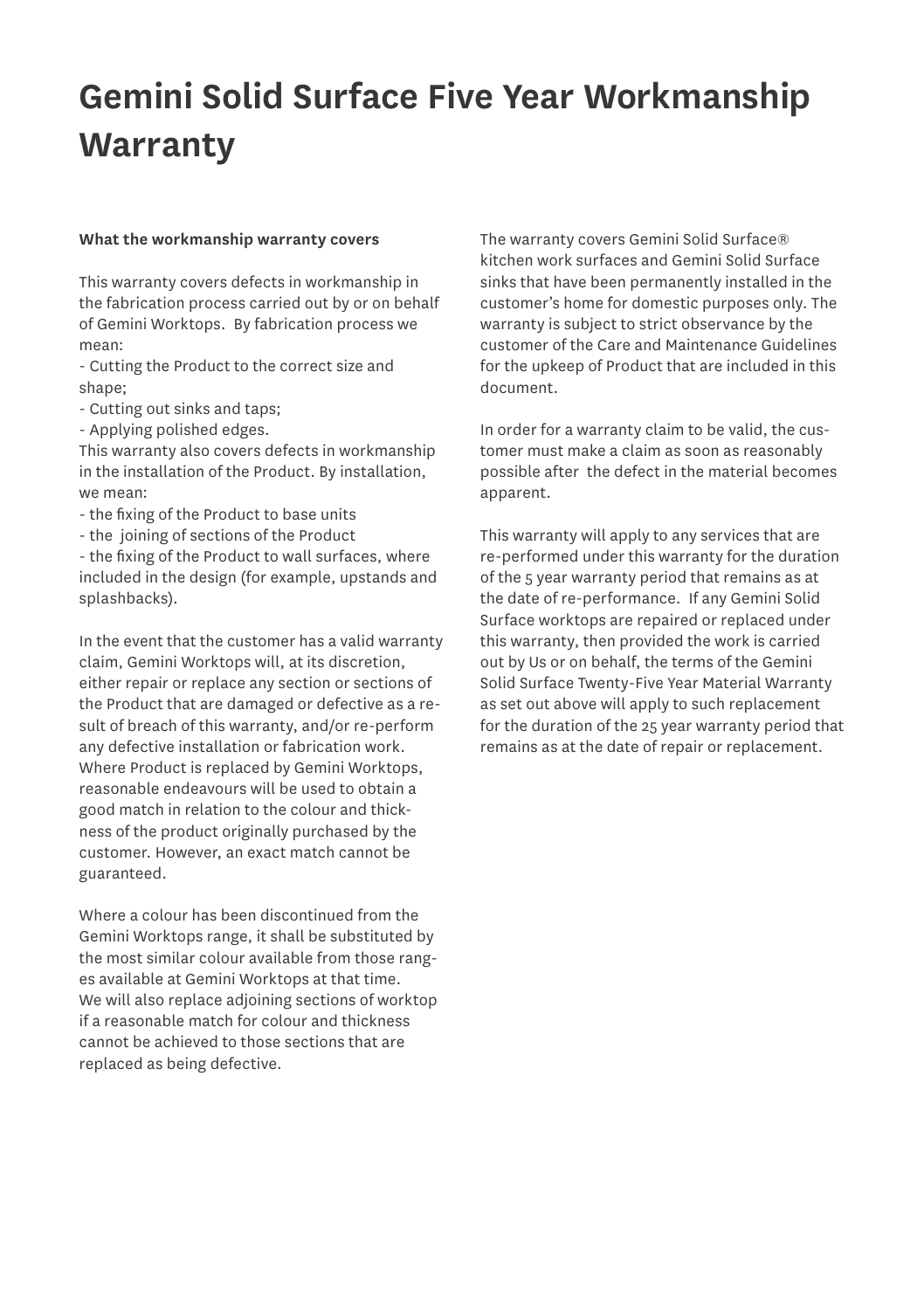# **Gemini Solid Surface Five Year Workmanship Warranty**

**What the workmanship warranty does not cover:**

Any defect in the materials comprised in the worktops supplied (Please note: such defects may be covered by the Gemini Solid Surface Twenty-Five Year Material Warranty).

Installation of, or any fault or defect in, items other than the worktop that We sell to the customer, such as taps or sinks (excluding Gemini Solid Surface sinks which form part of the worktop). Where such items are covered by a separate manufacturer's warranty, we will do what we reasonably can to pass the benefit of such warranty to the customer.

Any faults or defects in the Product arising as a result of fair wear and tear, neglect or abuse. Any faults or defects in the Product arising from movement or failure of the base units the Product is installed upon. For example, join failure is not considered as defective workmanship where the base units may have moved.

Any fault, defect, or damage arising from improper use of the Product. This includes (but is not limited to) using the Product in a way that it is not intended to be used for.

Any fault or defect arising from work carried out by anyone other than Gemini Worktops or an installer working on our behalf, or any fault, damage or defect arising from repairs that have been attempted by others.

Any fault or defect arising as a result of Us following any drawing, design, specification or instructions supplied by the customer.

### **Making a Claim**

If you believe your Gemini Solid Surface® product has a defect and would like to file a claim in accordance with this warranty please contact Gemini Worktops Customer Service either by email, phone or post:

Gemini Worktops, The Masons Yard, Rossmoor Park, Ash Lane, York, YO42 4SZ

Email: warranty@geminiworktops.com

Telephone: 0333 360 3800

Gemini Worktops shall verify the claim and if a defect in the material has occurred, in accordance with the terms and conditions of this warranty, will, at its discretion, either repair or replace the section or sections of the defective product.

Gemini Worktops is a trading name of J Rotherham Ltd a company registered in England and Wales. Company Reg. No. 02251907 | VAT No 347 8962 44

Warranty Card Gemini Solid Surface V.001